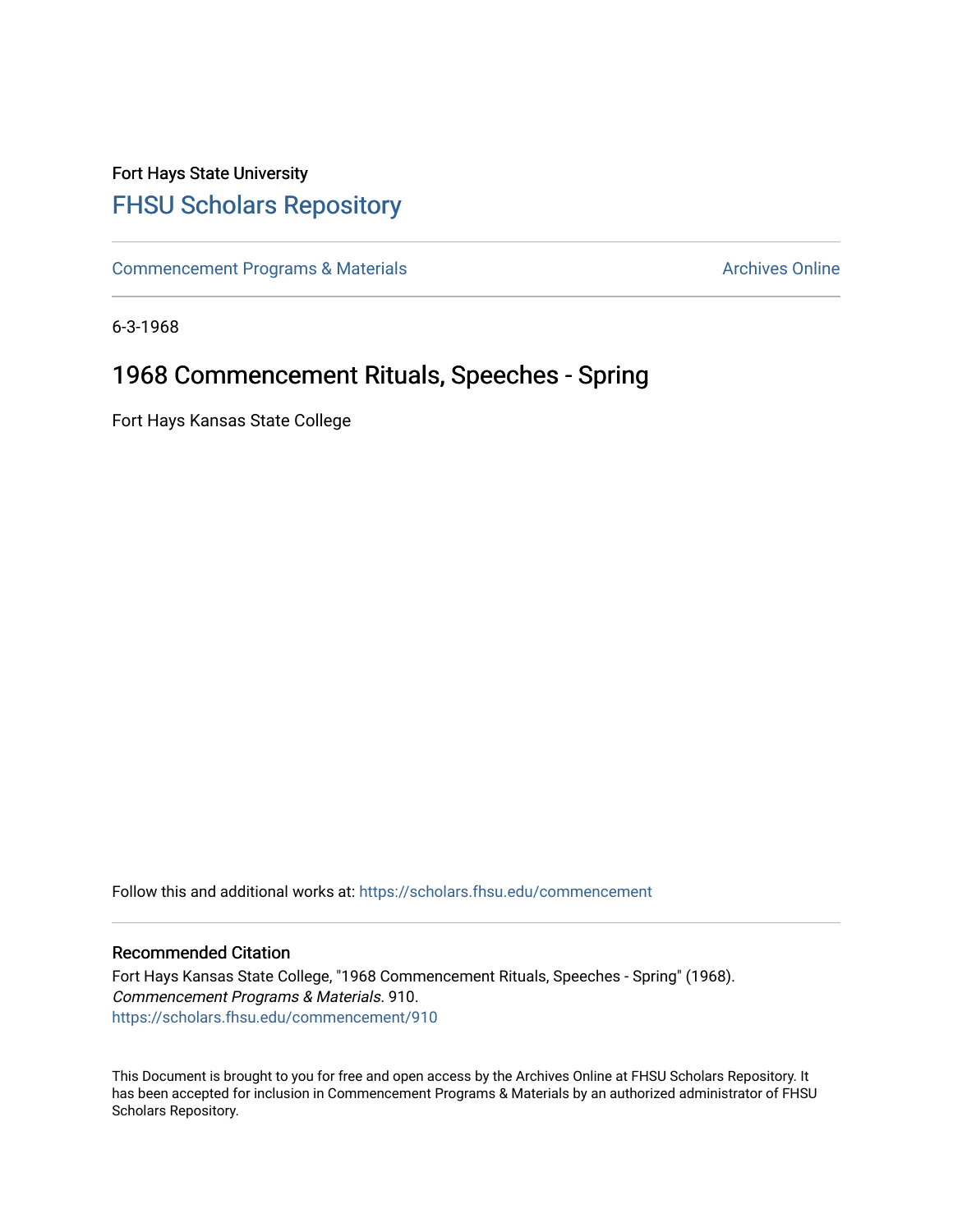## Fort Hays Kansas State College

## SPRING COMMENCEMENT, 1968

#### PRESIDENT CUNNINGHAM:

"I call upon the Dean of the Faculty for a report of the Bachelor's degree candidates."

DEAN GARWOOD:

"Will the candidates stand."

"Mr. President, I present candidates."

### PRESIDENT CUNNINGHAM:

"Through the authority vested in me by the Board of Regents of the State of Kansas, I hereby confer upon each of you who have completed all the requirements, the Bachelor's degree, with all rights, privileges and responsibilities appertaining thereto,"

"You will now come to the platform."

Candidates now come to platform. Candidates take diplomas from Mr. Dalton, walk to center of stage, shake hands with President Cunningham and return to their seats. As each row returns to seats they will sit down by row.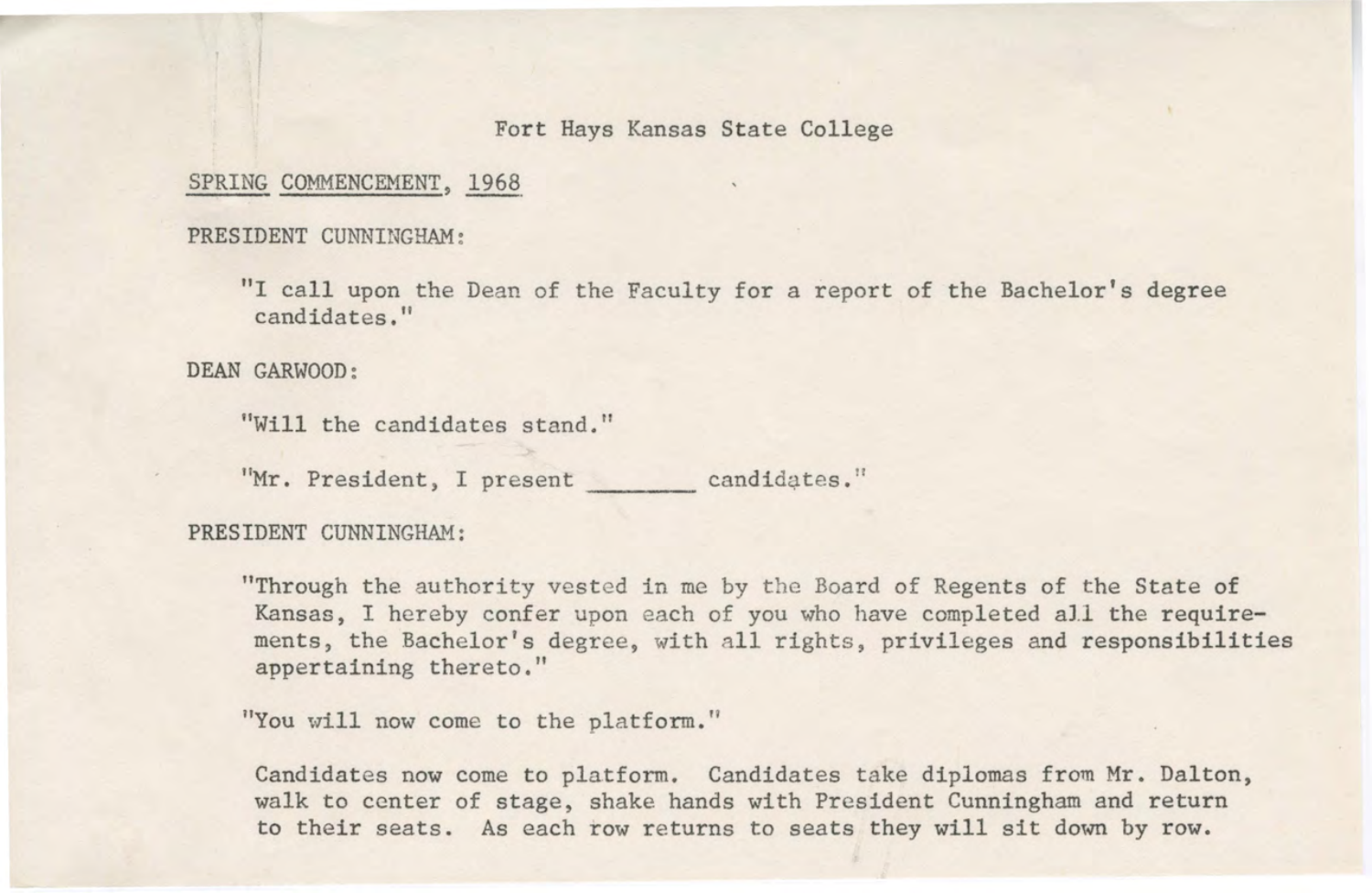#### Fort Hays Kansas State College

#### SPRING COMMENCEMENT, 1968

#### PRESIDENT CUNNINGHAM :

"I call upon the Dean of the Faculty for a report of the Bachelor's degree candidates,"

DEAN GARWOOD:

"Will the candidates stand."

"Mr. President, I present candidates."

## PRESIDENT CUNNINGHAM:

"Through the authority vested in me by the Board of Regents of the State of Kansas, I hereby confer upon each of you who have completed all the requirements, the Bachelor's degree, with all rights, privileges and responsibilities appertaining thereto."

"You will now come to the platform."

Candidates now come to platform. Candidates take diplomas from Mr. Dalton, walk to center of stage, shake hands with President Cunningham and return to their seats. As each row returns to seats they will sit down by row.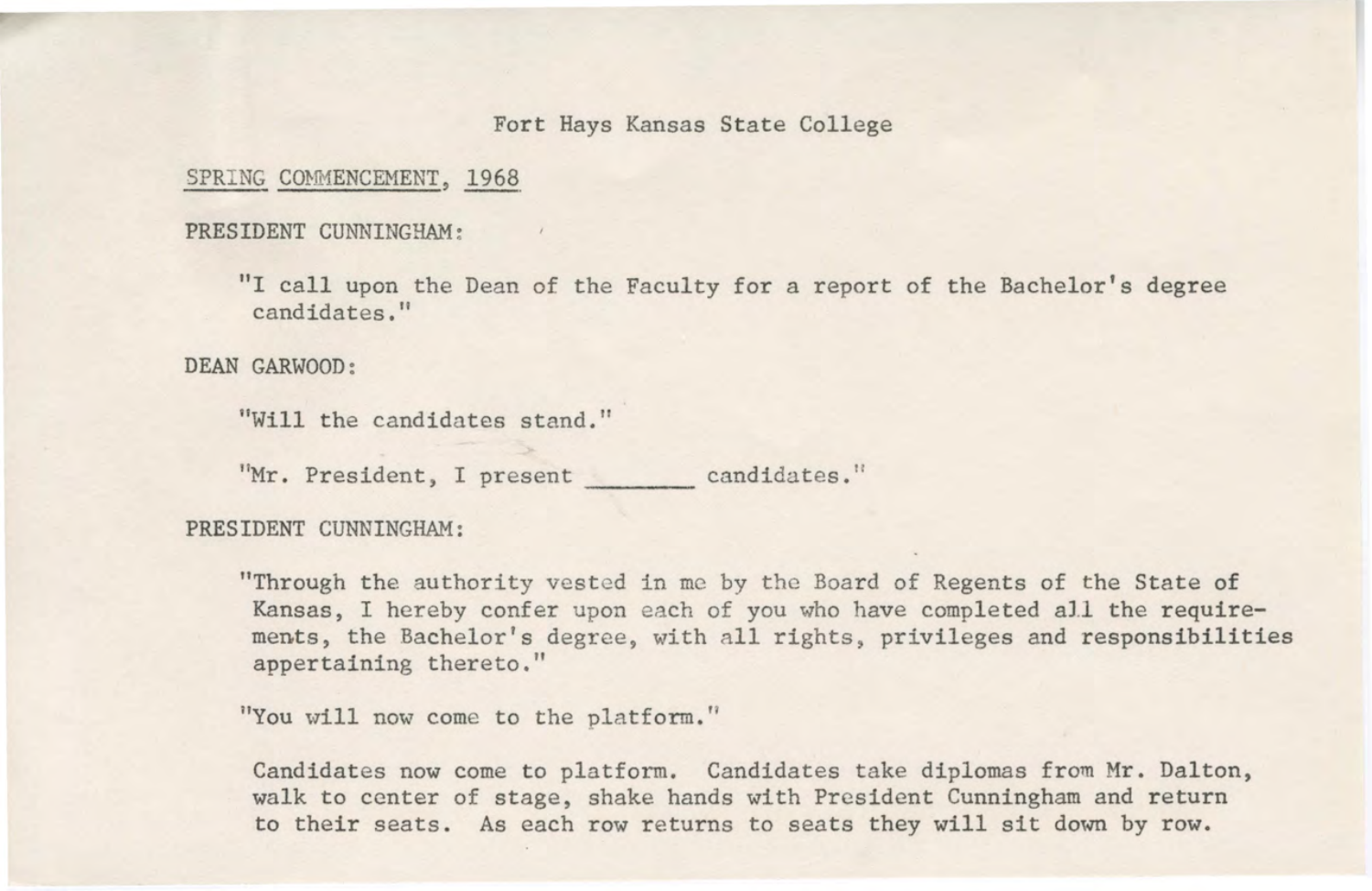Fort Hays Kanaas State College

SPRING COMMENCEMENT, 1968 Diploma in Nursing:

#### PRESIDENT CUNNINGHAM:

"We have come to the hour for the presentation of diplomas and the conferring **of**  degrees upon all who are eligible to receive them. I now call upon the Dean of the Faculty for a report of the diplomas to be awarded to those who **have** completed the Nurse Education program."

DEAN GARWOOD:

(Candidates Stand) "Mr. President, I present 24 candidates."

PRESIDENT CUNNINGHAM:

"Through the authority vested in me by the Board of Regents of the State of **Kaneaa,**  I hereby award to you the Diploma in Nurse Education whth certifies that you have ccmpleted the three-year program which entitles you to take the State Board Examination for your Registered Nurse License."

"You will now come to the platform where you will receive your diploma from Mr. Dalton, Registrar of the College."

(Candidates now come to platform.) Candidates take diplomas from Mr. Dalton, walk tc center of stage, shake hands with President Cunningham and return to their seats and remain standing until all have returned to their seats, then all will sit down together.